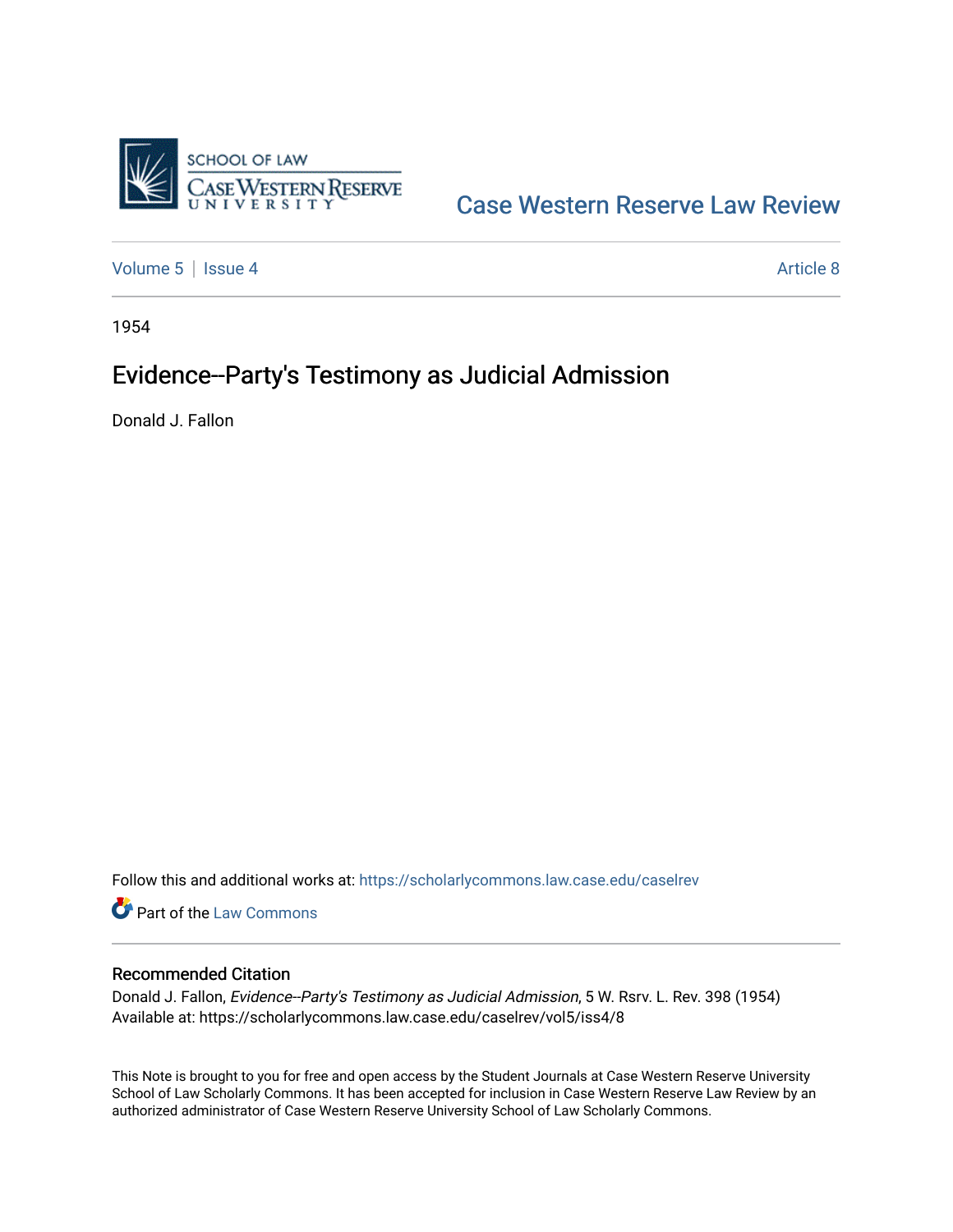### *Evidence-Party's Testimony As Judicial Admission*

WHERE A PARTY concedes in his pleadings or by express stipulation in court the truth of some alleged fact, his action amounts to a judicial admission which operates as a waiver of proof, thereby removing the proposition in question from the field of disputed issue

The purpose of this artide is to examine the extent and merits of the corollary that testimony of a party which is adverse to his own interests also operates as a judicial adrmission, thereby condusively establishing the truth of the matter asserted and removing the issue from the province of the jury.

Where a party unequivocally testifies to a fact injurious to his own cause and no other evidence is offered to contradict his own unfavorable testimony, he is generally held bound by his statement.<sup>2</sup> But where a party testifies adversely to his own interest and is contradicted by other evidence, either in the form of his own inconsistent testimony or that of other witnesses,3 the courts are not in agreement as to whether and **in** what instances such testimony has the force of a conclusive judicial admission.

It is frequently declared, by way of dicta, that a party's self-injuring testimony always concludes him on that point.<sup>4</sup> And, indeed, all jurisdictions undoubtedly recognize that the adverse testimony of a party, although contradicted by other evidence, may operate as a judicial admission. However, an examination of the cases indicates that this result **is** limited in most jurisdictions to situations where the party deliberately and unequivocally concedes a fact which is within his own peculiar knowledge. The rule is not invoked where the party testifies equivocally, or

*<sup>&#</sup>x27;9* WGMORE, EVIDENcE 586 (3d ed. 1940).

<sup>&#</sup>x27;Broad River Co. v. Middleby, 194 Fed. 817 (4th Cir. 1912); Gray v. Pankey, 211 Ala. **539, 100** So. **880** (1924); Perry v. Hanover, 314 Mass. **167, 50** N.E.2d 41 (1943); Folan v. Price, **293** Mass. **76, 199** N.E. **320 (1936);** Roddy Co. v. Dixon, 21 Tenn. App. 81, **105** S.W.2d 513 (1937); Daugherty v. Lady, 73 S.W 837 (Tex. Civ. App. **1903)**

<sup>&#</sup>x27;Some jurisdictions apparently require that the contradicting evidence be other than the party's own inconsistent testimony in order to avoid the effect of a judicial admission. Louisville **&** N. R.R. v. Lusk, 37 Ga. App. 99, **139** S.E. 89 (1927); Casey v. Northern P. Ry., **60** Mont. 56, **198** Pac. 141 (1921); Fowler v. Pleasant Valley Coal Co., **16** Utah 348, **52** Pac. 594 (1898)

<sup>&#</sup>x27;Van Meter v. Zumwalt, 35 Idaho 235, **206** Pac. **507** (1922); Feary v. Metro. Street Ry., **162** Mo. 75, **62** S.W 452 **(1901);** Hodges v. Ettinger **127** Ohio *St.* 460, **189** N.E. **113** (1934); Southern Surety Co. v. Inabnt, **1** S.W.2d 412 (Tex. Civ. App. 1927); Va. Elec. **&** Power Co. v. Vellines, **162** Va. **671, 175** S.E. **35** (1934); Massie v. Firmstone, 134 Va. 450, 114 S.E. **652** (1922)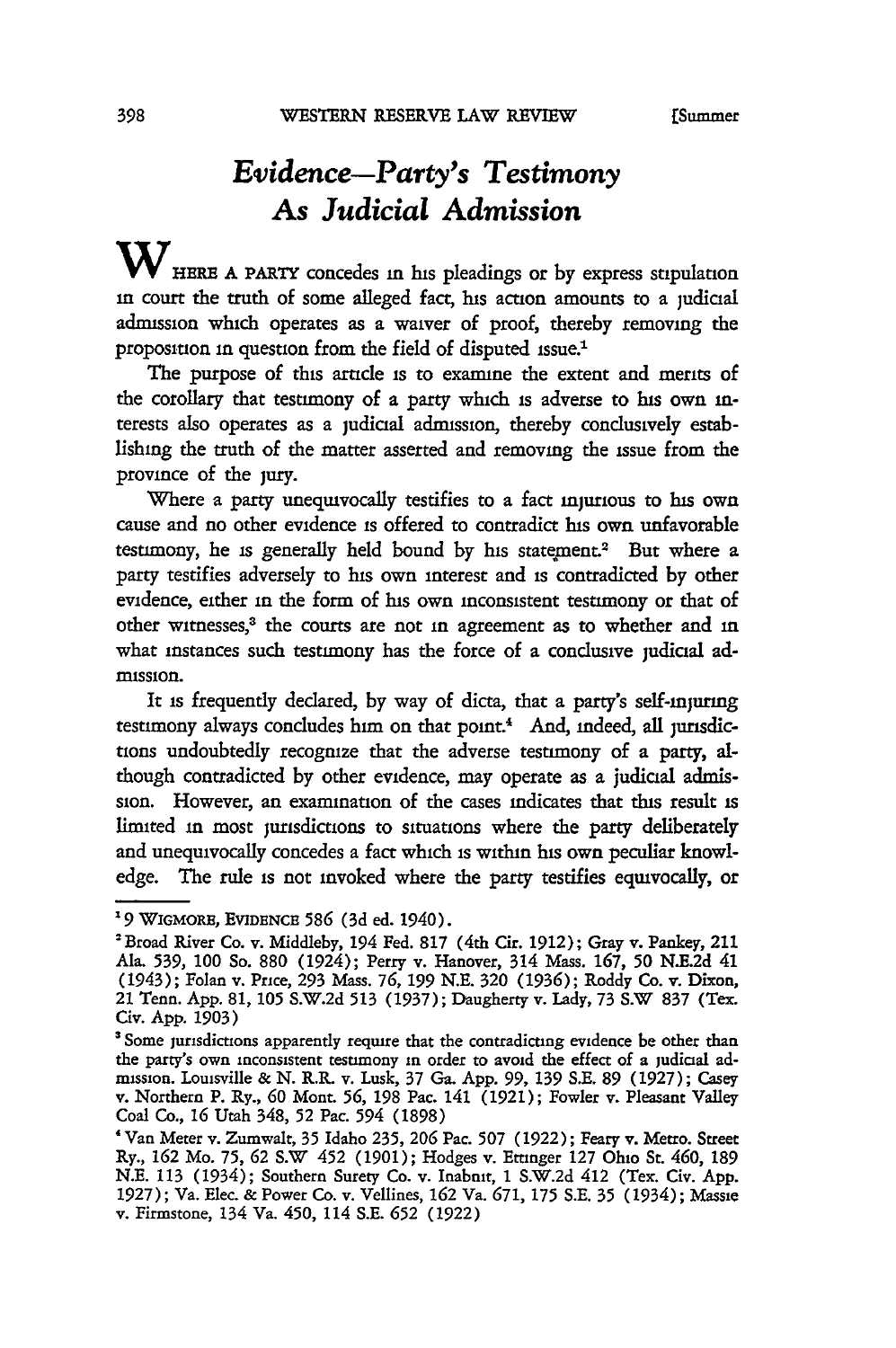to a matter of estimate or opinion, or merely as an observer of an objective occurrence wherein he might honestly be mistaken.<sup>5</sup>

In considering what the effect of a party's adverse testimony should be, in *Hill v. West End St. Ry.* the Massachusetts Supreme Judicial Court reasoned:

There is no sound reason why the familiar doctrine that a party may contradict, though not impeach, his own witness, should not, *if the circumstances are consistent with honesty and good faith* (italics supplied), be applied when he is himself the witness. In other words the law recog**nt2es** the fact that **parties,** as well as other witnesses, may honestly mistake the truth, and requires juries to find the facts by weighing all the testimony, whatever may be its source.<sup>6</sup>

Endorsing this principle, the New Hampshire Supreme Court has stated:

It appears that among the circumstances which should be considered are the following: (1) Was the party at the time when the occurrence about which he testified took place, and when he testified, in full possession of his mental faculties? (2) Was his intelligence and command of English such that he fully understood the purport of the questions and his answers thereto? (3) What was the nature of the facts to which he testified? Was he simply giving his impressions of an event as a participant or an observer, or was he testifying to facts peculiarly within his own knowledge? (4) Is his testimony contradicted by that of other witnesses? **(5)** Is the effect of his testimony dear and unequivocal, or are his statements inconsistent and conflicting?

Where a party's self-injurious testimony concerns his description of the details of an objective occurrence in which he participated or which he observed, most courts have recognized the fact that he may honestly be mistaken in his observation. His testimony, therefore, is not held to be conclusively binding. Thus, **in** *McHardy v. Standard Oil* **Co.,8** the plaintiff testified that she saw the defendant's truck parked in a position facing her when she came over the crest of a hill a quarter of a mile away, and that it remained **in** that position as she traveled the intervening distance. The occupants of a car traveling in the same direction as the truck testified that the truck stopped suddenly, forcing the driver of their car to swerve into the path of the plaintiff's car at a point near the truck. The testimony of the plaintiff, if taken as true, would dearly establish that the parking of the truck for such a substantial period of time prior to the collision was not the proximate cause of the accident. The court held that the plaintiff was not bound by her testimony since it consisted of a narrative of events which she observed, about which she

<sup>&</sup>lt;sup>5</sup> See 20 AM. JUR. 1032 and Note, 169 A.L.R. 798 (1947).<br><sup>6</sup> 158 Mass. 458, 459, 33 N.E. 582 (1893)

<sup>&#</sup>x27;Harlow v. Ladair, 82 N.H. **506,** 512, **136** At. 128, 131 (1927).

<sup>&#</sup>x27;231 Minn. 493, 44 N.W.2d **90** (1950).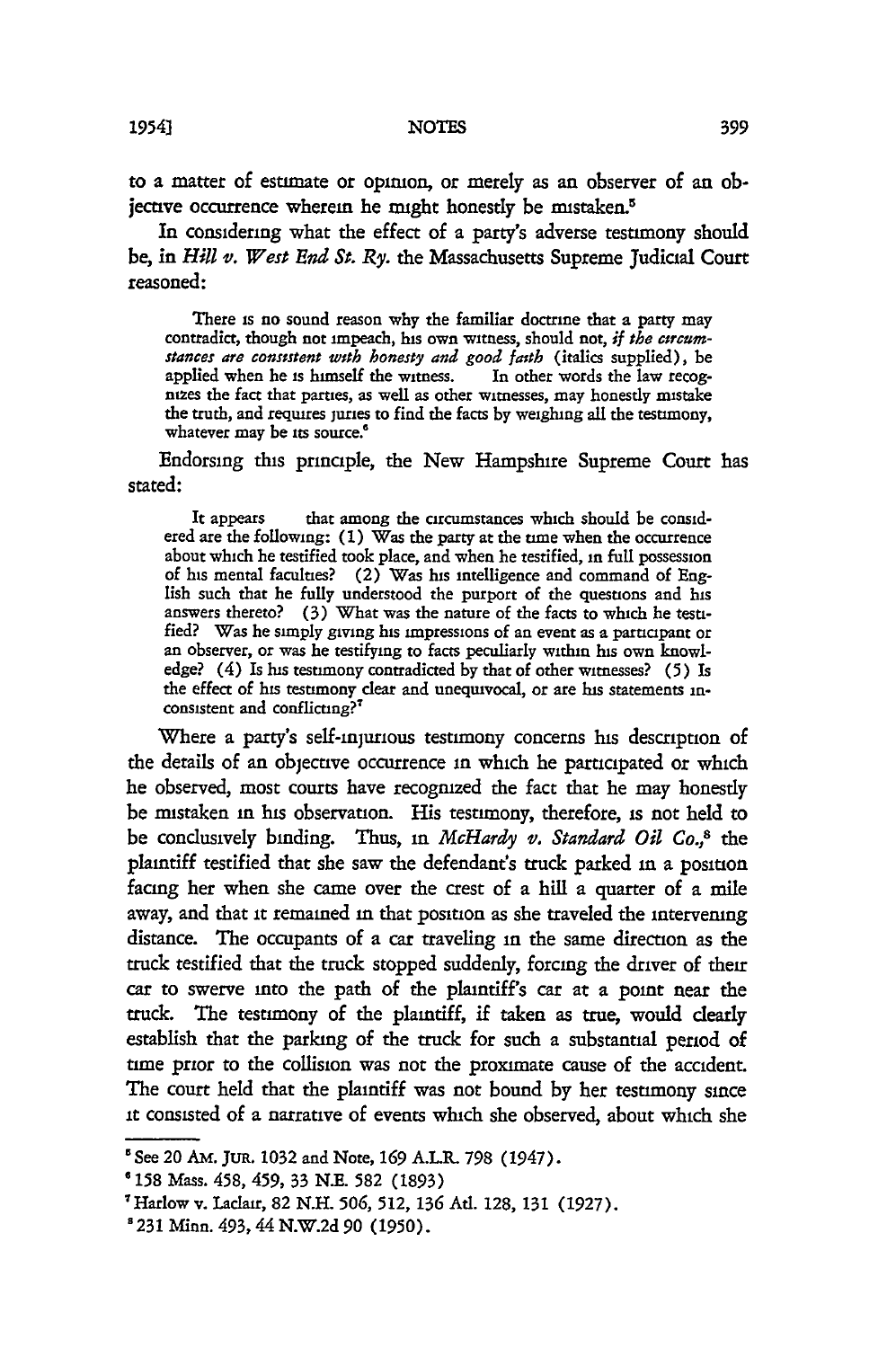might honestly be mistaken. On the same ground, a party's contradicted testimony on the question of whether a train was in motion,<sup>9</sup> whether a car was starting,<sup>10</sup> stopping<sup>11</sup> or at rest,<sup>12</sup> whether a railroad apron lurched right or left,<sup>13</sup> whether a car was traveling upon the right or left side of the road,<sup>14</sup> whether the party had stepped forward<sup>15</sup> and whether a control button had been inadvertently depressed,<sup>16</sup> have all been held not conclusively binding.

However, a significant minority of the jurisdictions have held a party bound by his description of an objective occurrence. Thus, in *Mollman v. St. Louis Pub. Service Co.*,<sup>17</sup> the question was whether the driver of the taxicab in which the plaintiff was riding negligently injured her by swerving into the path of a streetcar closely approaching from the rear and by stopping suddenly. The plaintiff testified that the taxicab traveled over the streetcar tracks for the distance of a city block, was gradually brought to a stop at a traffic light and was struck from the rear after being at a standstill for an appreciable length of time. The streetcar motorman testified contrarily. The court held the plaintiff conclusively bound by her testimony and reversed a lower court decision in favor of the plaintiff.<sup>18</sup>

Another instance where the courts often rule that the self-injurious testimony of a party does not constitute a judicial admission is the situation where the party s testimony is in the nature of an opinion or estimate regarding certain facts of the case. In *King v. Spencer*,<sup>19</sup> in holding that the defendant's testimony to the effect that his brakes were bad and that if he had had good brakes he could have avoided the collision did not conclusively bind him, the Connecticut Supreme Court said:

Where also the testimony of a party is in the nature of an estimate or opinion as to which he may honestly be mistaken, he does not unequivocally concede that the fact is in accord with the opinion expressed, and there is no injustice in permitting the court to consider the other evidence in the case, and determine from all the evidence what the actual facts are."

On this basis it was held that a father's testimony that his son's earnings were not sufficient to pay for his board and clothing, being **in** the nature of an opinion or conclusion, did not bind him.<sup>21</sup> And a plaintiff's statement to the effect that his fall into a coal-hole was due to his own lack of care was held not to bind him.<sup>22</sup> Similarly, parties' testimonial statements concerning their health,<sup>23</sup> sobriety<sup>24</sup> and the proximate cause of injuries 25 have been held not binding. Estimates as to time, speed and distances, matters of judgment about which a party is as prone to err as any other witness, furnish frequent occasion to relieve against the conclusive effect of a judicial admission.<sup>26</sup>

But, on the theory that a party cannot honestly be mistaken as to subjective facts such as his intent, feeling or knowledge at a certain time,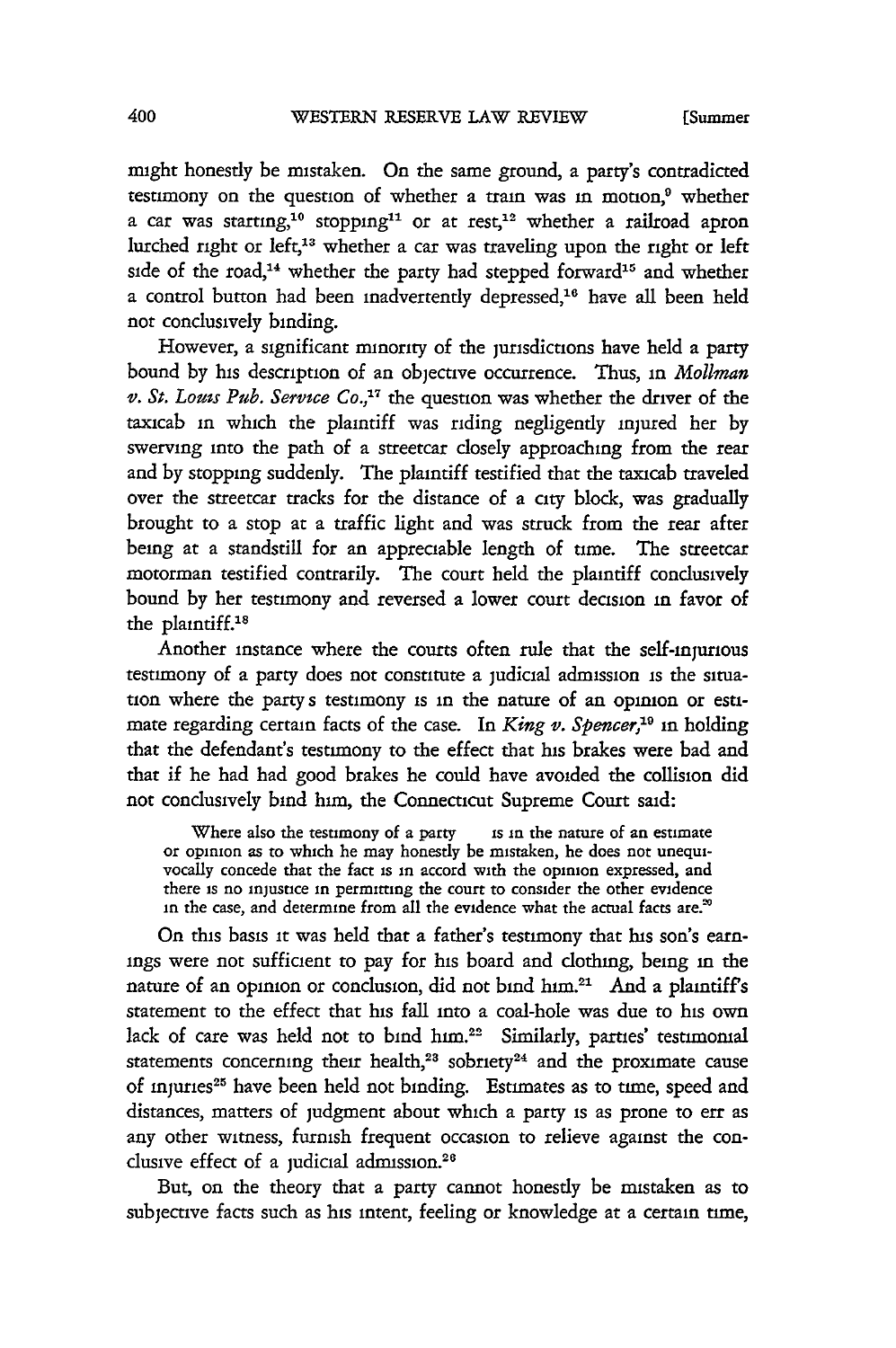#### **NOTES**

some of the courts which hold that a party's adverse testimony does not always conclude him have held that testimony concermng such matters does have the effect of a judicial admission. In *McFaden v. Nordblom,27* in holding the plaintiff bound by her testimony as to her feelings and intentions regarding a settlement agreement, the Massachusetts Supreme Judicial Court declared:

A plaintiff might honestly be mistaken in his narration of the physical facts constituting his cause of action and may properly ask a jury to find as true the facts as set forth in the testimony of the other witnesses. But he has no such right to ask the jury to disbelieve his testimony concerning his knowledge, motives, purposes, emotions or feelings - matters concerning which he alone can have any personal expetience or information and upon which he should be able to speak with reasonable assurance of the truth.<sup>23</sup>

A few jurisdictions have held that a party is always bound by his ad-

**'** 115 Conn. 201, **161** Ad. **103** (1932)

<sup>&#</sup>x27;Bond v. Chicago, B. & Q. Ry., 110 Mo. App. 131, 84 S.W 124 (1904).

**<sup>&</sup>quot;** Hill v. West End St. Ry., 158 Mass. 458, 33 N.E. **582** (1893).

 $11$  Whiteacre v. Boston Elevated Ry., 241 Mass. 163, 134 N.E. 640 (1922)

<sup>&#</sup>x27;Alamo v. Del Rosario, **69** App. D.C. 47, 98 F.2d 328 (1938).

<sup>&#</sup>x27;Watkins v. Boston &M. R.R., 83 N.H. **10,** 138 Atl. **315** (1927)

<sup>1</sup> Ross v. Burnham, **91** N.H. 80, 13 A.2d 733 (1940).

**<sup>&</sup>quot;** Mathis v. Tutweiler, *295* Fed. **661** (6th Cir. 1924)

<sup>&</sup>lt;sup>16</sup> Isabelle v. Crystal Laundry, 93 N.H. 264, 41 A.2d 241 (1945).

<sup>&</sup>lt;sup>17</sup> 192 S.W.2d 618 (Mo. App. 1946)

*IsCf.* Stearns v. Chicago, R. I. & P. Ry., **166** Iowa **566,** 148 N.W 128 (1914); McCoy v. Home Oil & Gas Co., **60** S.W.2d 715 (Mo. App. 1933); Miller v. Stevens, **63** S.D. **10, 256** N.W **152** (1934); Stark v. Hubbard, 187 Va. 820, 48 S.E.2d **216** (1948). New Hampshire cases have held, mistakenly it seems, that a party's testimony as to his own movements and actions is a "subjective matter," discussed infra. Sarkise v. Boston & M. R.R., 88 N.H. 178, **186** Ad. 332 (1936). In *Morris v. Boston & M. R.R.,* **85** N.H. 265, **160** Atl. **52** (1932), the plaintiff testified that he stopped his car on the railroad tracks. Four eye-witnesses testified that a locomotive hit the car as **it** was moving across the tracks. The court declared: "Whether or not the car came to a stop was a fact peculiarly within the plaintiff's knowledge."

*IId.* at 205, **161** Atl. at **105.**

**I** State *exrel.* Fleckenstein v. District Ct., 134 Minn. 324, **159** N.W **755** (1916).

<sup>&</sup>lt;sup>22</sup> Sheffield v. Chicago, 328 Ill. App. 321, 65 N.E.2d 486 (1946) **a** Pullman Co. v. Tuetschman, 169 F.2d 979 (9th Cir. 1948).

<sup>&#</sup>x27;McLean v. University Club, 327 Mass. **68,** 97 N.E.2d 174 (1951) 'Leonard v. Manchester, **96** N.H. 115, 70 A.2d **915** (1950)

<sup>&#</sup>x27;Gulf, M. & **0.** R. v. Williamson, **191** F.2d 887 (8th Cit. 1951); Hansberger Motor Transp. Co. v. Pate, **51** Ga. App. 877, 181 S.E. **796** (1935); Davis v. Kansas City Pub. Service Co., **361** Mo. **168,** 233 S.W.2d *669* **(1950);** Lamontagne v. Canadian Nat. Ry., 97 N.H. *6,* 79 A.2d 835 (1951); Bird v. Long Island R.R., 11 App. Div. 134, 42 N.Y. Supp. 888 (1896); Clayton v. Taylor, 193 Va. **555,** *69* S.E.2d 424 (1952).

**<sup>307</sup>** Mass. 574, 30 N.E.2d **852** (1940').

*Id.* at **575, 30** N.E.2d at 853.